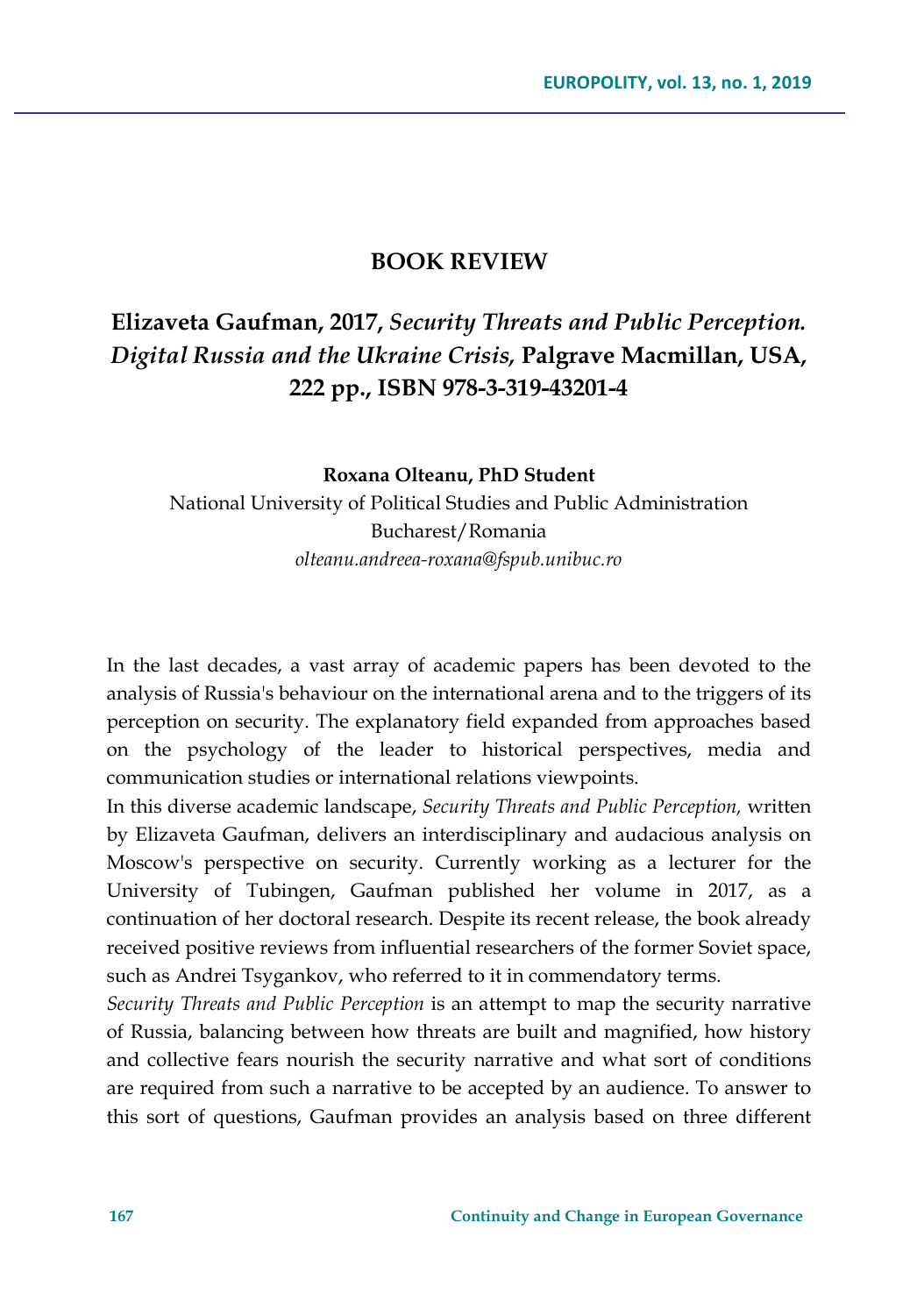(yet complementary) theoretical perspectives: the theory of securitization - as developed by the Copenhagen School -, contributions from the collective memory studies, as well as outlines from the studies on the enemy image.

The book includes nine chapters. The first three of them discuss the theoretical perspective, while the following five narrow the research, applying the theoretical framework to concrete threat constructs: the American international behaviour, fascism, threats to Russia's spiritual bonds and migration. The last chapter deals to the so-called *lesser threats* - a list of menaces that did not meet the criteria to generate successful threat narratives.

The first chapter is introductory, insisting on the structure of the book and on its scope. The innovative component of the volume - which claims to provide an improved version of the securitization theory -, as well as the main arguments for choosing three different theoretical perspectives are also briefly presented. Gaufman suggests that the securitization theory, enemy image research and collective memory studies complement each other and reciprocally fill the gaps in knowledge and conceptualization. One of her favorite examples results from the Copenhagen school theoretical standpoint, which defines a successful securitization process as one accepted by the audience. Gaufman underlines that, instead of speaking about audience, the Copenhagen school fails to provide a meaningful analysis on this topic, a deficiency that can be corrected by taking into consideration other theoretical contributions or cross-domain approaches.

The second and the third chapter - *Defining Securitization, Enemy Images, and Memory,* respectively *Identifying Threat Narratives –* present in detail the research methodology and the theoretical perspectives applied in the empirical analysis. Relying upon the concept of securitization, Gaufman suggests that a successful security narrative derives from the existence of an enemy image structure associated to the threat, an anchor to collective memory, respectively the development of a rhetoric on the governmental level which upholds the securitization discourse. At the same time, the threat construct must be largely accepted by the audience.

*The USA as a Primary Threat to Russia*, which is the fourth chapter of the book, is a brief digression on how the United States and the West are portrayed by Moscow. Gaufman states that, in this case, the threat construct is developed on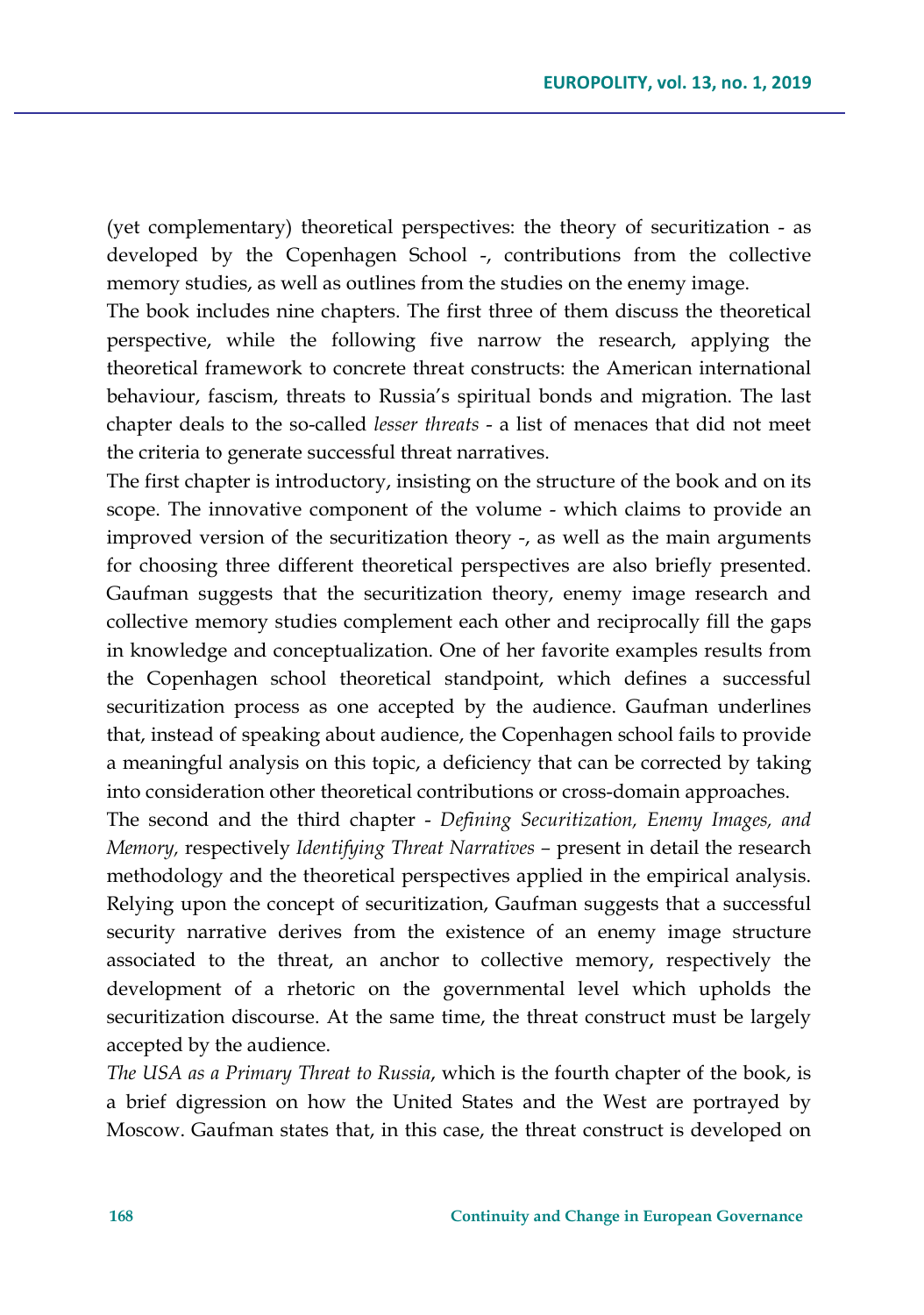two dimensions – a geopolitical one, usually associated with the international behaviour of the United States – and a cultural dimension – mainly associated with the EU and presented as a threat for the cultural heritage and the moral traditions of Russia. The author shows that, during the Soviet era, the threat construct concerning USA was based on the critique of the American economic and social model, while, in the contemporary Russia, the focus has shifted to the idea that Washington aims to undermine Moscow's sovereignty and its political influence. Gaufman observes that, given the Cold War and the wide variety of stories, cartoons, news and materials depicting, in the past, the Western countries, this threat construct is, most probably, the most embedded in the collective memory and the richest in enemy images. It is also largely accepted by the audience, given that, according to surveys led by Levada Center, more than 80% of the Russian citizens see America as a menace for their country.

The fifth chapter, *Fascism and the Ukraine Crisis,* deals with another threat construct which is enforced by a strong enemy image and collective memories. However, unlike the American threat, the Fascist danger, is rather linked to a historical *Other* and is seeded on a moral ground. The threat construct is based on two core ideas. The first one is that Fascism worked as an existential threat to Russia, the World War II victory being not only a triumph against an alliance led by Germany, but also as a crucial moment for the survival of the Russian nation. The second refers to the fact that Fascism and its supporters are depicted as being `on the wrong side of history`, while those who fight against them are the defenders of liberty and peace. Gaufman notes that Fascism and its historical appanage are currently exploited not only to suggest the existence of a major threat to Russia, but also to indicate that Moscow's position is built on moral values and will triumph against those who defy history. Gaufman avers that a high incidence of news, stories and comments concerning Fascism was observed, on the internet, during the Ukraine crisis, USA and EU being assimilated to the supporters of this ideology and accused for hindering the peace arrangements in the region and undermining the sovereign interests of Russia. This type of discourse has been adopted by the political elite and found anchors in the collective memory not only in relation to Fascism, but also in relation to the common historical roots of Russia and Ukraine.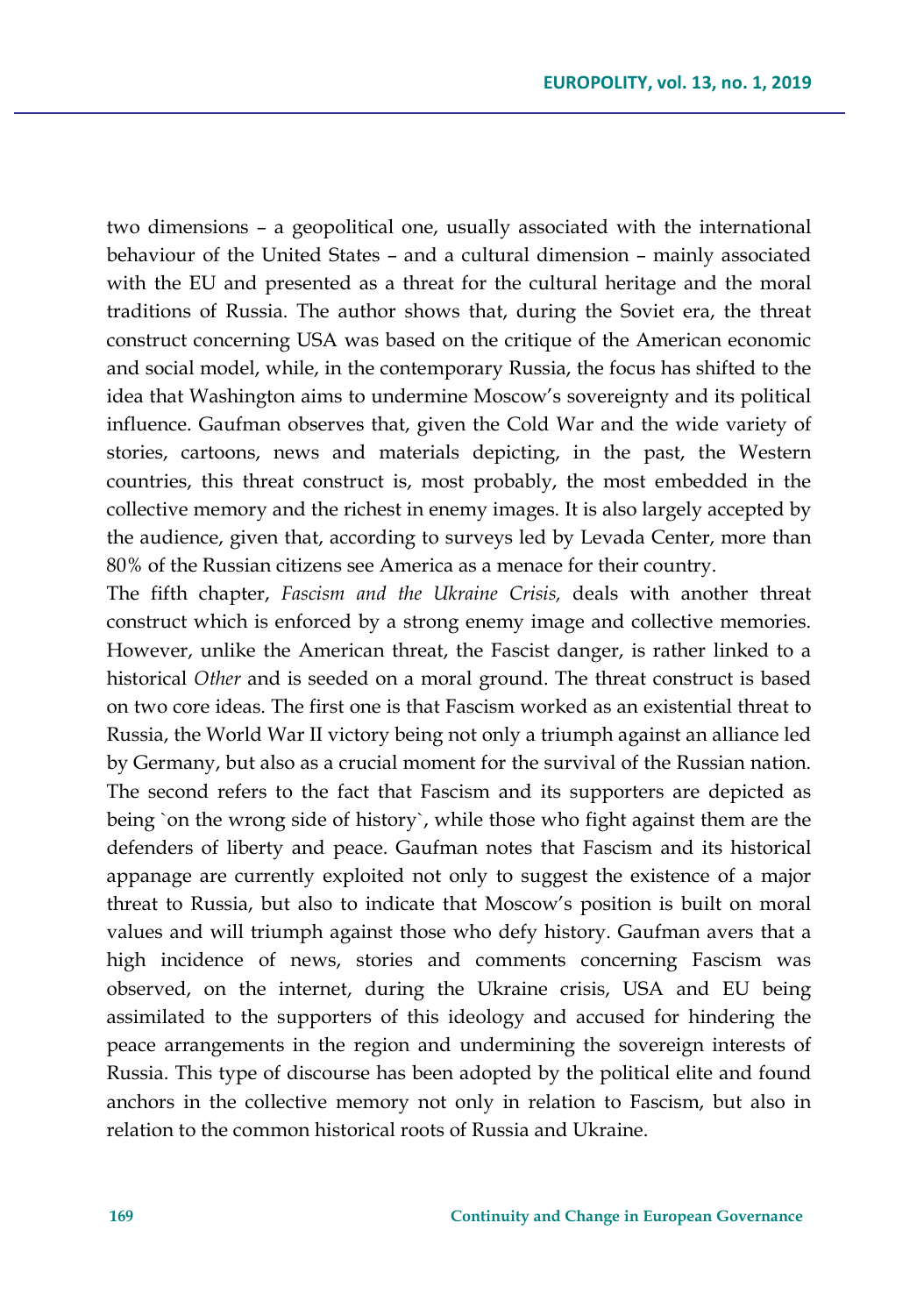*Blasphemy: Threats to Russia's 'Spiritual Bonds'* turns the attention to the second category of threats identified in the research, namely the cultural ones. Gaufman starts her analysis by highlighting that Russia built its Soviet and post-Soviet identity in contrast to the Western one. Therefore, while Moscow portrayed itself as a virtuous and unperverted nation, USA and its allies in Europe became the expression of a decadent world, mitigated by corruption and immorality. The export of the Western values to Russia becomes, from this perspective, a cultural threat, which could alter the inner essence of the nation. Unlike other threat constructs, the cultural one regroups, as securitizing actors, not only the representatives of the political elite, but also those of the Orthodox Church. Those who adhered to the Western values or who are simply libertine, who are part of a sexual minority or even those who have an uncommon look are, according to Gaufman, not only blamed for their choices, but also called traitors. The author notes, in this regard, that, in Russia, a so-called *sovereign morality* replaced the sovereign democracy. After a closer look to the online reactions to Pussy Riots, Gaufman concludes that the enemy image associated to *blasphemy* is usually a feminine one; it recalls collective memories built during the Soviet era (the superiority of Russia against the West) or in the Tsarist period (morals, family, the special relation to the church), it is backed by a consistent political discourse (for instance, even President Putin commented on the Pussy Riots and accused them of undermining the moral foundations of the country). At the same time, the narrative is supported by a large audience, even in turbulent times, when other subjects, such as the Ukraine crisis, occurred on the public agenda.

Following the fifth chapter of the book, the sixth section, *Sexuality must be defended*, deals with the situation of the sexual minorities in Russia and the homophobic discourse concerning them. Gaufman observes that, as in many other countries, the Russian public space is dominated by stories, images and news promoting a hate speech against sexual minorities. Nevertheless, the Russian discourse is not similar to the one encouraged by some conservative or far-right parties in Europe. The main difference is that threat is presented as coming from outside the country, as an import of immoral and deviant behaviours, whose source is the West. The members of the sexual minorities are,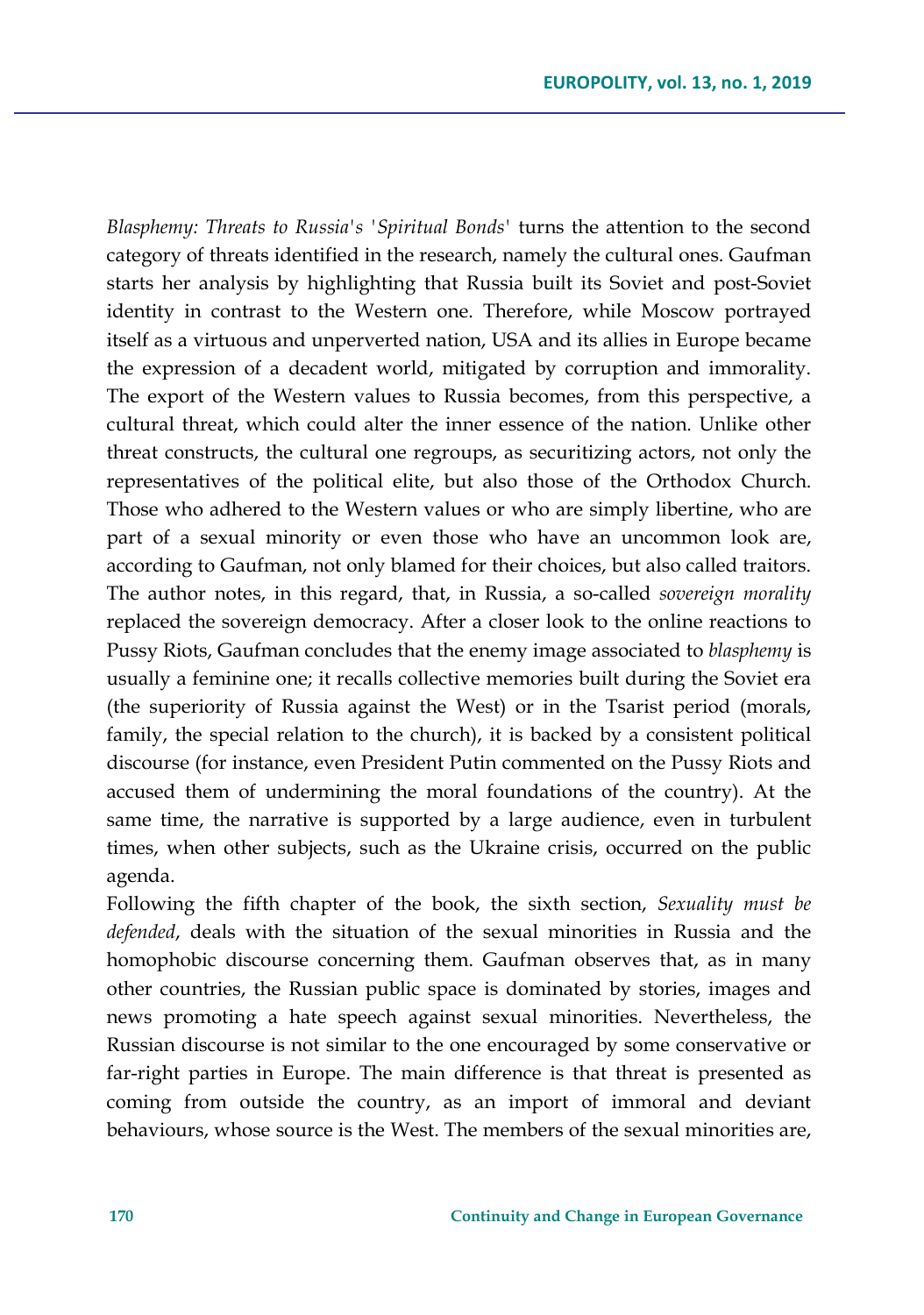therefore, called traitors both for not fulfilling a so-called duty for their country (in a demographic and reproductive sense, they do not contribute to the perpetuation of the nation or to its ability to carry wars) and for adhering to a lifestyle associated, in Russia, with a Western decadent mentality (a cultural and moral perspective, where certain values are not only contested, but also associated to the lifestyle of the traditional enemies of Russia). For analysing the threat construct, Gaufman recalls the historic background of Russia, where state and church were deeply interconnected and were interested in controlling sexuality (for fueling an ascending demographic trend and securing the moral values preached by the Church).

The seventh chapter of the book, *Migration,* deals with the Russian peculiar approach to migration and the idea of otherness. Gaufman observes that, given the multiethnic character of the country and the Soviet demographic policies, Russia deals with an anti-migrant discourse oriented not only against people coming from abroad, but also against its internal migrants, usually coming from the Caucasus or from the southern Muslim republics. The public space is dominated by some competing perspectives: the friendship between the peoples (grounded in the Soviet era), ethnic criminality and terrorism (usually related to the Caucasian and Chechen migrants) and cultural conflict. The author underlines that, even in the case of a discourse based on tolerance and peaceful relations between peoples, the othering process is well pronounced, building on clear cultural and ethnic differentiations. Gaufman shows that the migration theme is perennial in the public space, even if it faded since the beginning of the Ukraine crisis. Is it backed by a strong political discourse (as in the case of Manezhnaya riots), it generates public debate and enjoys an active audience. The othering process is enforced by collective memories, as those connected to the Chechen wars, and by the personification of the threat, resulting from the refinement of a *we – others* binary perspective.

The last chapter of the volume, called *Lesser Threats,* deals with a list of menaces that did not fully meet the criteria for generating a successful threat narrative: either they are not widely accepted by the audience or appear to no longer be present on the public agenda, or they fail to be targeted by the legislation and by the policies of the government. Some of the examples revealed by Gaufman are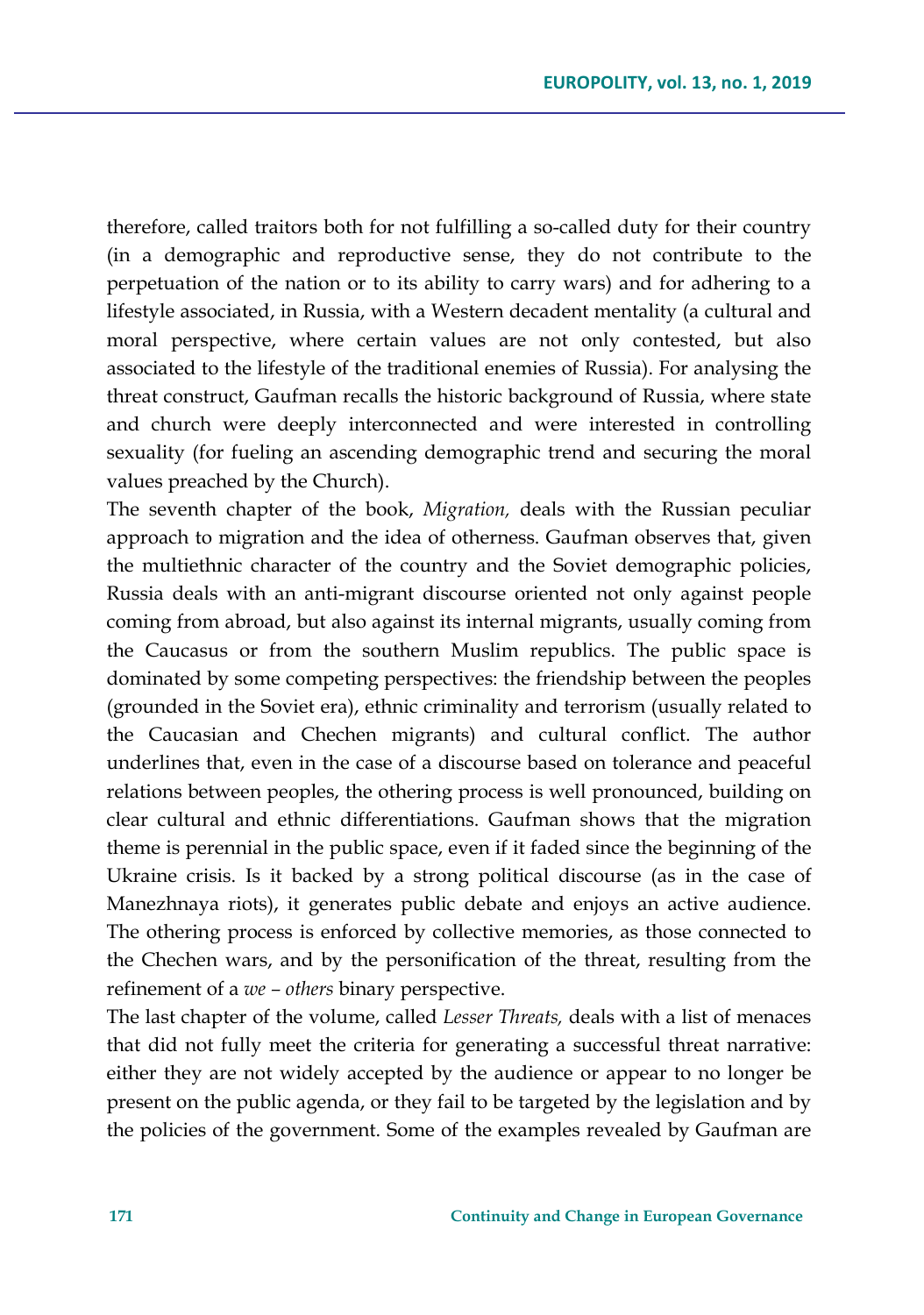Russia's relations to China (analysed as a threat without an enemy image attached), the situation of Jews and the amplitude of anti-Semitism in Russia (a routinized enemy image, magnified by a conspiracy theory), as well as the perception on some former Soviet countries, such as Georgia and Estonia (portrayed, in the media and across the internet, not as a threat to Russia, but as proxies for other enemies).

In addition to the previous sections in the volume, the concluding remarks provide an overview of the book, resuming the most relevant theoretical contributions and empirical findings, as well as the limitations of the research.

Even though the perspective introduced by Elizaveta Gaufman is an innovative and exciting one, her work also includes some conceptual haziness and problematic issues. The theoretical framework seems a bit eclectic, melting together sequences from the securitization theory, as well as memory and enemy image studies. Although the reasons behind this choice are clearly explained, as well as the way these theoretical contributions complement each other, their connection throughout the volume seems to fade and the theoretical perspectives are rather disarticulated instead of working together.

Secondly, the research methodology is questionable, relying on a wide array of examples on threat constructs. Although this type of approach can be useful for a better understanding of certain events or phenomena, the examples seem to be random, with no concrete methodology of selection behind. The lack of systematization and the absence of a research method risk to drive the research into an arbitrary area, marked by examples that confirm an already existing opinion of the researcher and the omission, whether voluntary or not, of other data that might challenge the desirable or expected outputs.

Thirdly, even if the volume delivers targeted contributions on the creation of the security agenda, the image of threats is rather static. The book only deals with some already existing successful threat narratives and gives no clues on how a security problem becomes important for the people, how it gets on the political agenda and what sort of processes describe its eventual fading.

In spite of these shortcomings, the work of Elizaveta Gaufman stands as an excellent resource for those who are passionate about communication, security studies or even sociology. As any other book, it does not provide an exhaustive